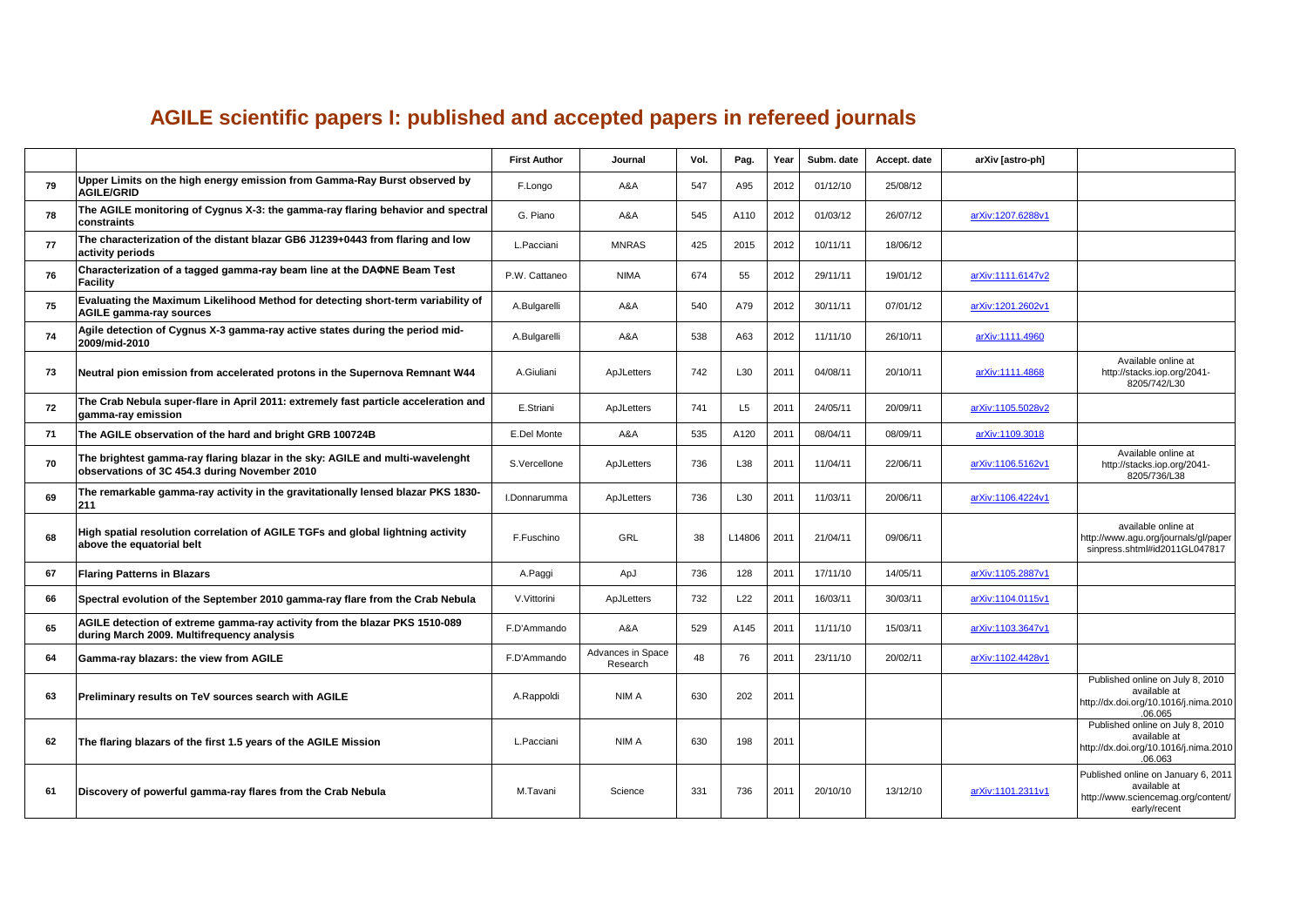| 60 | First results about on-ground calibration of the silicon tracker for the AGILE<br>satellite                 | P.W. Cattaneo | NIM A            | 630 | 251              | 2011 |          |          |                   | Published online on July 8, 2010<br>available at<br>http://dx.doi.org/10.1016/j.nima.2010<br>.06.078                                 |
|----|-------------------------------------------------------------------------------------------------------------|---------------|------------------|-----|------------------|------|----------|----------|-------------------|--------------------------------------------------------------------------------------------------------------------------------------|
| 59 | Terrestrial Gamma-Ray Flashes as powerful particle accelerators                                             | M.Tavani      | Phys. Rev. Lett. | 106 | 018501           | 2011 | 16/09/10 | 01/11/10 |                   | available online at<br>http://physics.aps.org/pdf/10.1103/P<br>hysRevLett.106.018501.pdf                                             |
| 58 | Study of the gamma-ray source 1AGL J2022+4032 in the Cygnus Region                                          | A.Chen        | A&A              | 525 | A33              | 2011 | 24/06/10 | 20/09/10 | arXiv:1009.5539v1 |                                                                                                                                      |
| 57 | The AGILE Mission: the first 2 years                                                                        | M.Tavani      | NIM A            | 630 | $\overline{7}$   | 2011 | 11/12/09 | 21/07/10 |                   | Published online on July 3, 2010<br>available at<br>http://dx.doi.org/10.1016/j.nima.2010<br>.06.017                                 |
| 56 | Galactic Sources Science With Agile: The Case Of The Carina Region                                          | S.Sabatini    | NIM A            | 630 | 193              | 2011 | 03/09/09 |          |                   | Published online on June 25, 2010<br>available at<br>http://dx.doi.org/10.1016/j.nima.2010<br>.06.062                                |
| 55 | The observation of Gamma Ray Bursts and Terrestrial Gamma-ray Flashes with<br><b>AGILE</b>                  | E.Del Monte   | NIM A            | 630 | 155              | 2011 | 27/07/09 |          |                   | Published online on June 11, 2010<br>available at<br>http://dx.doi.org/10.1016/j.nima.2010<br>.06.050                                |
| 54 | Gamma-Ray Localization of Terrestrial Gamma-Ray Flashes                                                     | M.Marisaldi   | Phys. Rev. Lett. | 105 | 128501           | 2010 | 24/06/10 | 17/08/10 | arXiv:1009.5544v1 | available online at<br>http://link.aps.org/doi/10.1103/Phys<br>RevLett.105.128501                                                    |
| 53 | AGILE observations of the "soft" gamma-ray pulsar PSR B1509-58                                              | M.Pilia       | ApJ              | 723 | 707              | 2010 | 30/03/10 | 24/08/10 | arXiv:1009.0021v1 |                                                                                                                                      |
| 52 | AGILE detection of intense gamma-ray activity from the blazar PKS 0537-441 in<br>October 2008               | G.Pucella     | A&A              | 522 | A109             | 2010 | 07/05/10 | 26/07/10 |                   |                                                                                                                                      |
| 51 | A year-long AGILE observation of Cyg X-1 in hard spectral state                                             | E.Del Monte   | A&A              | 520 | A67              | 2010 | 11/08/09 | 30/03/10 | arXiv:1004.0849v1 |                                                                                                                                      |
| 50 | AGILE detection of GeV gamma-ray emission from the SNR W28                                                  | A.Giuliani    | A&A              | 516 | L11              | 2010 | 05/02/10 | 05/05/10 | arXiv:1005.0784v1 |                                                                                                                                      |
| 49 | The Extraordinary Gamma-Ray Flare of the Blazar 3C 454.3                                                    | E.Striani     | ApJ Part 1       | 718 | 455              | 2010 | 01/02/10 | 24/05/10 | arXiv:1005.4891v1 |                                                                                                                                      |
| 48 | The 2009 December gamma-ray flares of 3C 454.3: the multifrequency campaign                                 | L.Pacciani    | ApJLetters       | 716 | 170              | 2010 | 15/04/10 | 17/05/10 | arXiv:1005.3263v1 |                                                                                                                                      |
| 47 | Episodic Transient Gamma-Ray Emission from the Microquasar Cygnus X-1                                       | S.Sabatini    | ApJLetters       | 712 | L10              | 2010 | 30/11/09 | 09/02/10 | arXiv:1002.4967v1 |                                                                                                                                      |
| 46 | Multiwavelength observations of 3C 454.3. III Eighteen months of AGILE<br>monitoring of the "Crazy Diamond" | S.Vercellone  | ApJ              | 712 | 405              | 2010 | 14/10/09 | 02/02/10 | arXiv:1002.1020v1 |                                                                                                                                      |
| 45 | Direct Evidence for Hadronic Cosmic-Ray Acceleration in the Supernova Remnant<br><b>IC 443</b>              | M.Tavani      | ApJLetters       | 710 | L <sub>151</sub> | 2010 | 19/08/09 | 21/01/10 | arXiv:1001.5150v1 |                                                                                                                                      |
| 44 | The AGILE Silicon Tracker: pre-launch and in-flight configuration                                           | A.Bulgarelli  | NIM A            | 614 | 213              | 2010 | 21/08/09 | 17/12/09 |                   | Published online on January 4, 2010<br>available at<br>http://dx.doi.org/10.1016/j.nima.2009<br>.12.051                              |
| 43 | Detection of Gamma-Ray Emission from the Vela Pulsar Wind Nebula with AGILE                                 | A.Pellizzoni  | Science          | 327 | 663              | 2010 | 26/10/09 | 15/12/09 | arXiv:0912.2921v2 | Published online on December 31,<br>2009 available at<br>http://www.sciencemag.org/sciencex<br>press/<br>DOI:10.1126/science.1183844 |
| 42 | Temporal properties of GX 301-2 over a year-long observation with SuperAGILE                                | Y.Evangelista | ApJ              | 708 | 1663             | 2010 | 23/10/09 | 18/11/09 | arXiv:0911.3743v2 |                                                                                                                                      |
| 41 | Power for dry BL Lacertae objects                                                                           | A.Paggi       | A&A              | 508 | L31              | 2009 | 28/10/09 | 16/11/09 | arXiv:0911.3172v3 |                                                                                                                                      |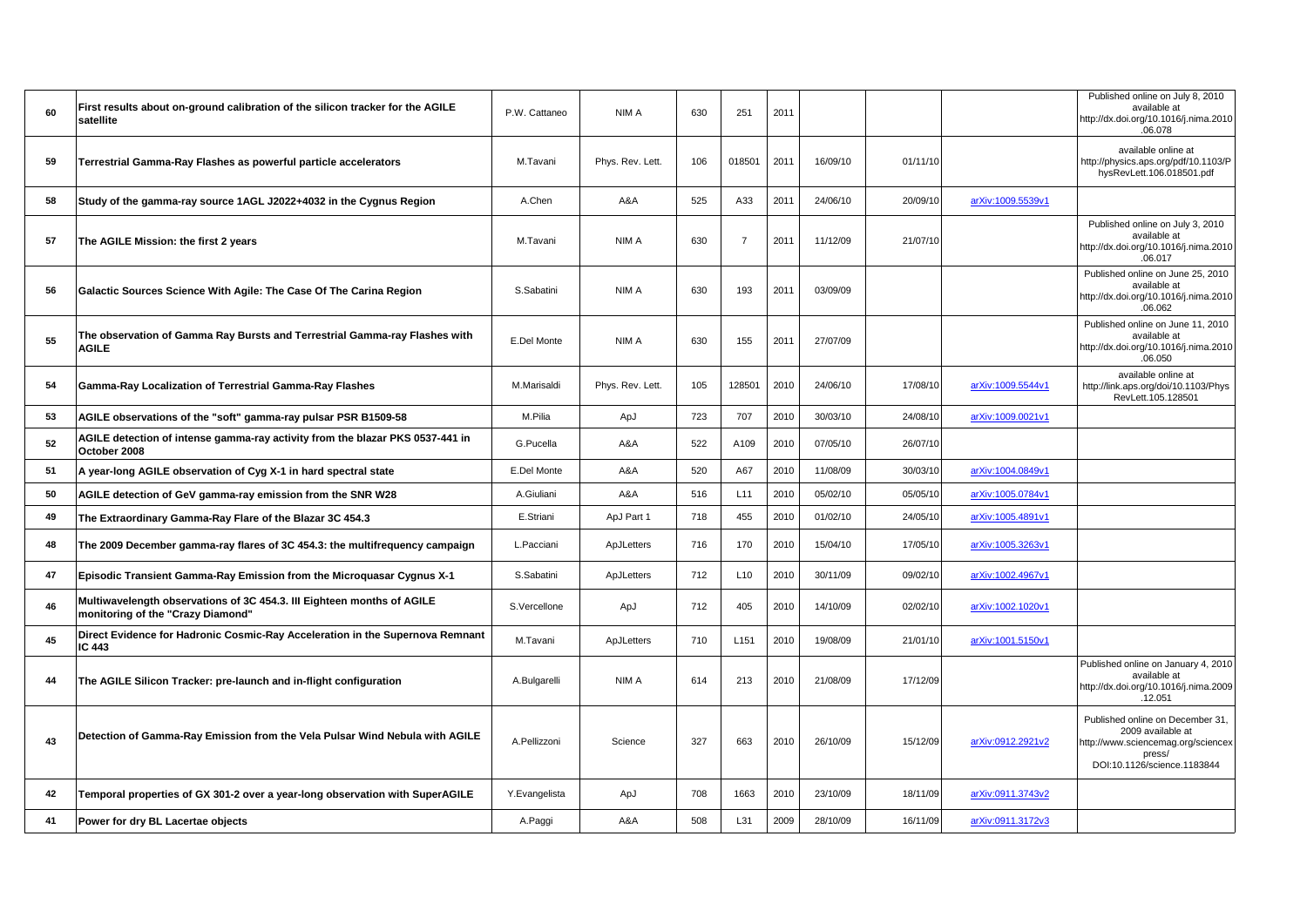| 40 | Multiwavelength observations of 3C 454.3. II The AGILE 2007 December campaign                                  | I.Donnarumma  | ApJ                 | 707                   | 1115             | 2009 | 23/06/09 | 23/10/09 | arXiv:0910.4883   | available online at<br>http://stacks.iop.org/0004-<br>637X/707/1115               |
|----|----------------------------------------------------------------------------------------------------------------|---------------|---------------------|-----------------------|------------------|------|----------|----------|-------------------|-----------------------------------------------------------------------------------|
| 39 | Multiwavelength observations of a TeV-flare from W Comae                                                       | V.A.Acciari   | ApJ                 | 707                   | 612              | 2009 | 10/08/09 | 22/10/09 |                   |                                                                                   |
| 38 | Monitoring the hard X-ray sky with SuperAGILE                                                                  | M.Feroci      | A&A                 | 510                   | A9               | 2010 | 23/07/09 | 21/10/09 | arXiv:0910.4895v1 |                                                                                   |
| 37 | Powerful high energy emission of the remarkable BL Lac object S5 0716+714                                      | V.Vittorini   | ApJ Letters         | 706                   | 1433             | 2009 | 29/07/09 | 13/10/09 | arXiv:0912.2216v1 |                                                                                   |
| 36 | Extreme particle acceleration in the microquasar Cygnus X-3                                                    | M.Tavani      | Nature              | 462<br>Number<br>7273 | 620              | 2009 | 07/08/09 | 08/10/09 | arXiv:0910.5344v1 | Published online on November 22,<br>2009                                          |
| 35 | AGILE detection of a rapid gamma-ray flare from the blazar PKS 1510-089 during<br>the GASP-WEBT monitoring     | F.D'Ammando   | A&A                 | 508                   | 181              | 2009 | 25/05/09 | 15/09/09 | arXiv:0909.3484v1 |                                                                                   |
| 34 | Detection of the terrestrial gamma-ray flashes up to 40 MeV by the AGILE satellite                             | M.Marisaldi   | <b>JGR</b>          | 115                   | A00E13           | 2010 | 30/05/09 | 11/09/09 |                   |                                                                                   |
| 33 | AGILE Detection of Delayed Gamma-Ray Emission from the Short Gamma-Ray<br><b>Burst GRB 090510</b>              | A.Giuliani    | ApJ Letters         | 708                   | L84              | 2010 | 13/08/09 | 11/09/09 | arXiv:0908.1908v1 |                                                                                   |
| 32 | SSC radiation in BL Lac sources, the end of the tether                                                         | A.Paggi       | A&A                 | 504                   | 821              | 2009 | 16/07/09 | 12/07/09 | arXiv:0907.2863v1 |                                                                                   |
| 31 | First AGILE Catalog of High Confidence Gamma-Ray Sources                                                       | C. Pittori    | A&A                 | 506                   | 1563             | 2009 | 17/02/09 | 30/07/09 | arXiv:0902.2959   |                                                                                   |
| 30 | The Agile space mission                                                                                        | M. Tavani     | Il Nuovo Saggiatore | 25                    | 41               | 2009 |          | 13/07/09 |                   | available at<br>http://www.sif.it/SIF/it/portal/attivita/s<br>aggiatore/econtents |
| 29 | Detection of Gamma-Ray Emission from the Eta-Carinae Region                                                    | M. Tavani     | ApJLetters          | 698                   | L <sub>142</sub> | 2009 |          | 16/03/09 | arXiv:0904.2736v2 |                                                                                   |
| 28 | Discovery of New Gamma-Ray Pulsars with AGILE                                                                  | A. Pellizzoni | ApJLetters          | 695                   | 115              | 2009 |          | 27/02/09 | arXiv:0902.2959v2 |                                                                                   |
| 27 | MAGIC upper limits to the VHE gamma-ray flux of 3C 454.3                                                       | H. Anderhub   | A&A                 | 498                   | 83               | 2009 |          | 06/02/09 | arXiv:0811.1680v1 |                                                                                   |
| 26 | The June 2008 flare of Markarian 421 from optical to TeV energies                                              | I.Donnarumma  | ApJ                 | 691                   | L <sub>13</sub>  | 2009 |          | 04/12/08 | arXiv:0812.1500v1 |                                                                                   |
| 25 | <b>The AGILE Mission</b>                                                                                       | M. Tavani     | A&A                 | 502                   | 995              | 2009 |          | 27/11/08 | arXiv:0807.4254   |                                                                                   |
| 24 | High energy variability of 3C 273 during the AGILE multiwavelength campaign of<br>December 2007 - January 2008 | L.Pacciani    | A&A                 | 494                   | 49               | 2009 |          | 26/10/08 | arXiv:0811.0593   |                                                                                   |
| 23 | AGILE observation of a gamma-ray flare from the blazar 3C 279                                                  | A.Giuliani    | A&A                 | 494                   | 509              | 2009 |          | 10/10/08 | arXiv:0810.2189   |                                                                                   |
| 22 | AGILE detection of intense gamma-ray emission from the blazar PKS 1510-089                                     | G.Pucella     | A&A                 | 491                   | L21              | 2008 |          | 05/10/08 | arXiv:0810.1676   |                                                                                   |
| 21 | High-Resolution Timing Observations of Spin-Powered Pulsars with the AGILE<br>gamma-ray telescope              | A.Pellizzoni  | ApJ                 | 691                   | 1618             | 2009 |          | 5/10/08  | arXiv:0810.1516   |                                                                                   |
| 20 | Discovery of High-Energy Gamma-Ray Pulsations from PSR J2021+3651 with<br><b>AGILE</b>                         | J.P.Halpern   | ApJ Letters         | 688                   | L33              | 2008 |          | 30/09/08 | arXiv:0810.0008   |                                                                                   |
| 19 | The two INTEGRAL X-ray transients IGR J17091-3624 and IGR J17098-3628:a<br>multiwavelength long-term campaign  | F.Capitanio   | ApJ                 | 690                   | 1621             | 2008 |          | 12/09/08 | arXiv:0809.2180   |                                                                                   |
| 18 | Multiwavelength observations of 3C 454.3. I. The AGILE 2007 November campaign<br>on the "Crazy Diamond"        | S.Vercellone  | ApJ                 | 690                   | 1018             | 2009 |          | 09/09/08 | arXiv:0809.1737   |                                                                                   |
| 17 | AGILE detection of delayed gamma-ray emission from GRB 080514B                                                 | A.Giuliani    | A&A                 | 491                   | L25              | 2008 |          | 08/09/08 | arXiv:0809.1230   |                                                                                   |
| 16 | Design and construction of the Mini-Calorimeter of the AGILE satellite                                         | C.Labanti     | NIM A               | 598                   | 470              | 2009 |          | 04/09/08 | arXiv:0810.1842   |                                                                                   |
| 15 | AGILE detection of variable gamma-ray activity from the blazar S5 0716+714 in<br>September-October 2007        | A.Chen        | A&A                 | 489                   | L37              | 2008 |          | 18/08/08 | arXiv:0808.4053   |                                                                                   |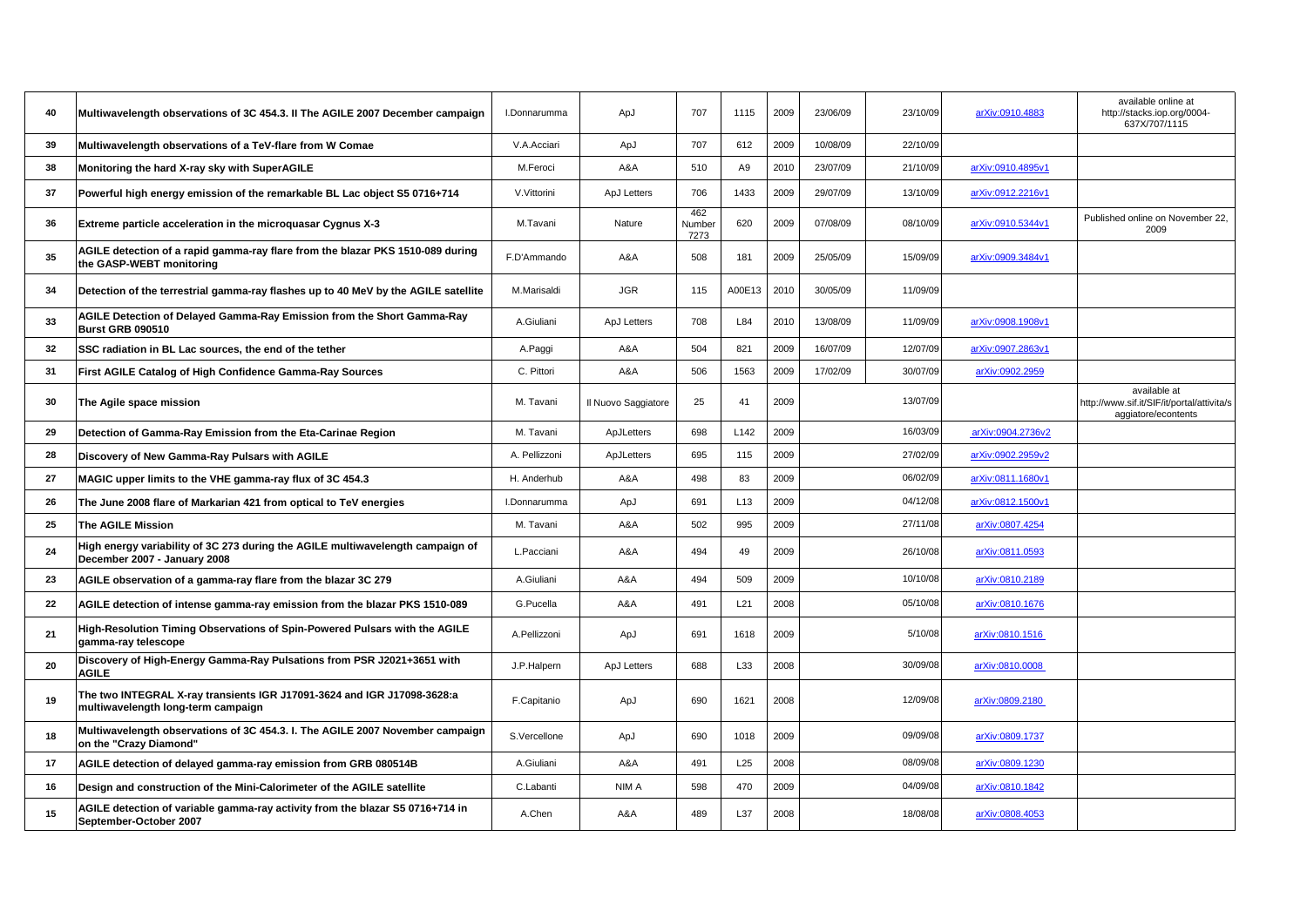| 14             | Gamma-ray burst detection with the AGILE mini-calorimeter                                                     | M.Marisaldi  | A&A         | 490            | 1151            | 2008 | 13/08/08 | arXiv:0809.3917          |
|----------------|---------------------------------------------------------------------------------------------------------------|--------------|-------------|----------------|-----------------|------|----------|--------------------------|
| 13             | Long-term AGILE monitoring of the puzzling gamma-ray source 3EG J1835+5918                                    | A.Bulgarelli | A&A         | 489            | L <sub>17</sub> | 2008 | 13/08/08 | arXiv:0808.3464          |
| 12             | Search of GRB with AGILE Minicalorimeter                                                                      | F. Fuschino  | NIM A       | 588            | 17              | 2008 | 01/04/08 |                          |
| 11             | The AGILE space mission                                                                                       | M.Tavani     | NIM A       | 588            | 52              | 2008 | 26/07/08 | arXiv:0807.4254v1        |
| 10             | AGILE and Swift simultaneous observations of the blazar S50716+714 during the<br>bright flare of October 2007 | P.Giommi     | A&A         | 487            | L49             | 2008 | 11/06/08 | arXiv:0806.1855          |
| 9              | Imaging X-ray sources at a finite distance in coded-mask instruments                                          | I.Donnarumma | Ap Opt      | 47             | 3513            | 2008 | 23/05/08 | arXiv:0807.0518v1        |
| 8              | The high activity of 3C 454.3 in autumn 2007. Monitoring by the WEBT during the<br><b>AGILE detection</b>     | C.M.Raiteri  | A&A         | 485            | L <sub>17</sub> | 2008 | 09/05/08 | arXiv:0805.1983v1        |
| 7              | Threshold equalization algorithm for the XAA1.2 ASICs and its application to<br>SuperAGILE X-ray imager       | L.Pacciani   | NIM A       | 593 Issue<br>3 | 367             | 2008 | 02/05/08 |                          |
| 6              | Multifrequency monitoring of the blazar 0716+714 during the GASP-WEBT-AGILE<br>campaign of 2007               | M.Villata    | A&A         | 481            | L79             | 2008 | 15/02/08 | arXiv:0802.3012v2        |
| -5             | AGILE detection of a strong gamma-ray flare from the blazar 3C 454.3                                          | S.Vercellone | ApJ Letters | 676            | L <sub>13</sub> | 2008 | 08/02/08 | arXiv:0802.1709          |
|                | GRB 070724B: the first Gamma Ray Burst localized by SuperAGILE and its Swift X-<br>ray afterglow              | E.Del Monte  | A&A         | 478            | L <sub>5</sub>  | 2008 | 04/12/07 | arXiv:0712.0500v1        |
| 3              | SuperAGILE: the hard X-ray imager for the AGILE space mission                                                 | M.Feroci     | NIM A       | 581            | 728             | 2007 | 30/07/07 | arXiv:0708.0123          |
| $\overline{2}$ | Simulation of the AGILE gamma-ray imaging detector performance: part II                                       | V.Cocco      | NIM A       | 486            | 623             | 2002 | 20/11/01 | arXiv:astro-ph/0202223v1 |
|                | Simulation of the AGILE gamma-ray imaging detector performance: part I                                        | F.Longo      | NIM A       | 486            | 610             | 2002 | 20/11/01 | arXiv:astro-ph/0202222v1 |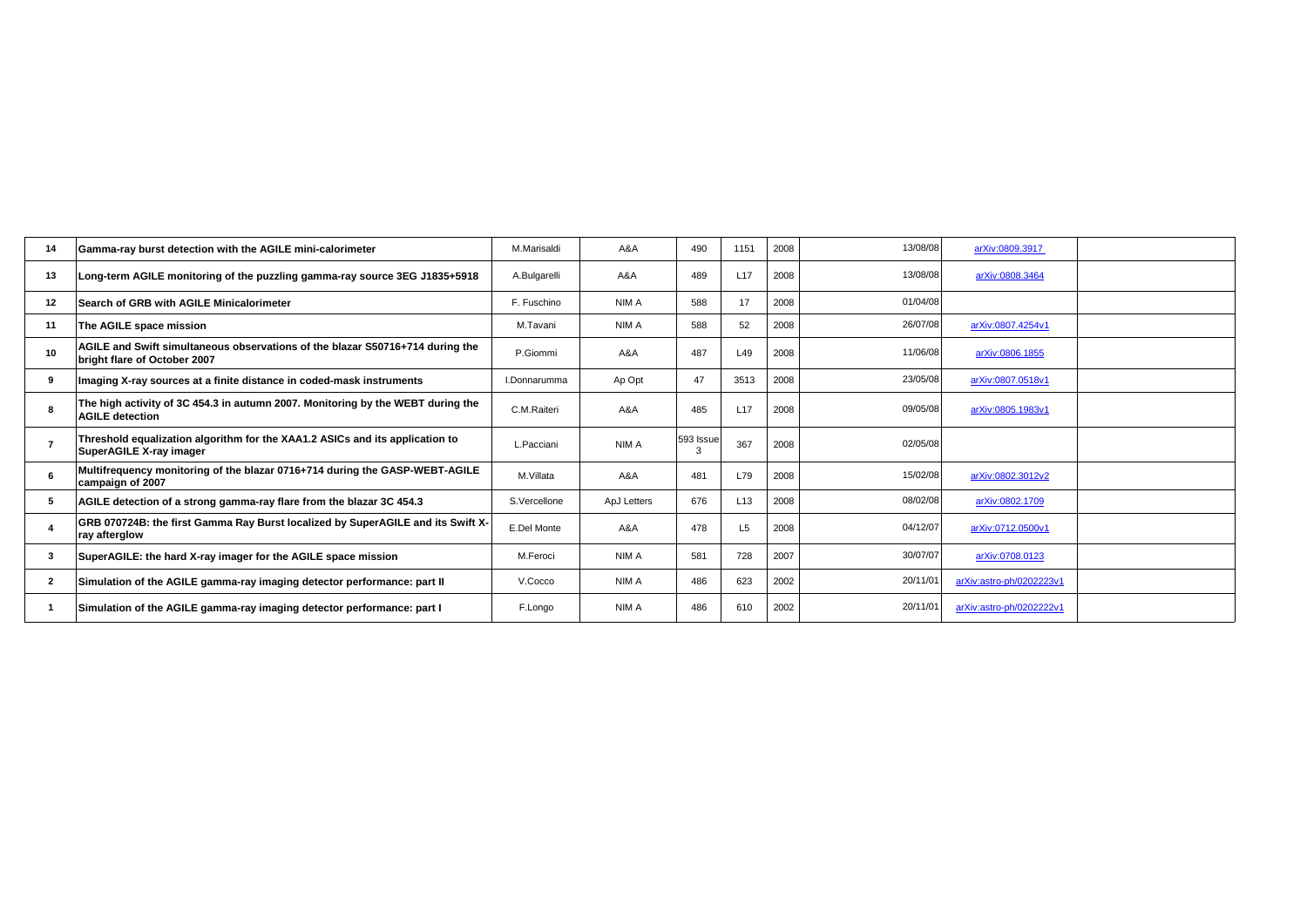## **AGILE scientific papers II: Conference Proceedings papers**

|    |                                                                            | <b>First Author</b> | Journal               | Vol. | Pag.     | Year | Subm. date | Accept. date<br>arXiv [astro-ph] |                                                                                                                                                 |  |                                                                                                                                     |
|----|----------------------------------------------------------------------------|---------------------|-----------------------|------|----------|------|------------|----------------------------------|-------------------------------------------------------------------------------------------------------------------------------------------------|--|-------------------------------------------------------------------------------------------------------------------------------------|
| 73 | The Swiss knife: the unique Swift long-term monitoring program on 3C 454.3 | S.Vercellone        | Mem. S. A. It.        |      | in press |      |            |                                  |                                                                                                                                                 |  | Proceedings of the International<br>Conference "X-ray Astronomy:<br>towards the next 50 years!", Milan,<br>Italy, October 1-5, 2012 |
| 72 | AGILE and SNRs: comparison between W44 and W28                             | M.Cardillo          | AIP Conf.Proc.        | 1505 | 221      | 2012 |            |                                  | Proceedings of the 5th International<br>Symposium on High-Energy<br>Gamma-Ray Astronomy<br>(Gamma2012), Heidelberg,<br>Germany, July 9-13, 2012 |  |                                                                                                                                     |
| 71 | The SNR W44: an ideal laboratory for Cosmic-Ray acceleration               | M.Cardillo          | J Phys Conf. Ser.     | 383  | 12007    | 2012 |            |                                  | Proceedings of the 3rd Young<br>Researcher Meeting, Rome, Italy,<br>January 20, 2012                                                            |  |                                                                                                                                     |
| 70 | A review of the multiwavelength studies on the blazars detected by AGILE   | I.Donnarumma        | J Phys                | 355  | 012004   | 2012 |            |                                  | Proceedings of the International<br>Workshop on Beamed and<br>Unbeamed Gamma-Ray from<br>Galaxies, April 11-15, 2011, Muonio,<br>Finland        |  |                                                                                                                                     |
| 69 | <b>AGILE observations of SNRs</b>                                          | A.Giuliani          | SLAC eConf<br>C110509 |      |          |      |            | arXiv:1111.3592v1                | Proccedings of the 2011 Fermi<br>Symposium, May 9-12, 2011, Rome,<br>Italy                                                                      |  |                                                                                                                                     |
| 68 | A success story: 3C 454.3 in the gamma-ray energy band                     | S.Vercellone        | SLAC eConf<br>C110509 |      |          |      |            | arXiv:1111.0697v1                | Proccedings of the 2011 Fermi<br>Symposium, May 9-12, 2011, Rome,<br>Italy                                                                      |  |                                                                                                                                     |
| 67 | AGILE and Fermi Observations of the Soft Gamma-Ray Background              | M.Pilia             | SLAC eConf<br>C110509 |      |          |      |            | arXiv:1110.6929v2                | Proccedings of the 2011 Fermi<br>Symposium, May 9-12, 2011, Rome,<br>Italy                                                                      |  |                                                                                                                                     |
| 66 | AGILE monitoring of the microquasar Cygnus X-3                             | G. Piano            | SLAC eConf<br>C110509 |      |          |      |            | arXiv:1110.6043v2                | Proccedings of the 2011 Fermi<br>Symposium, May 9-12, 2011, Rome,<br>Italy                                                                      |  |                                                                                                                                     |
| 65 | <b>AGILE Observations of Terrestrial Gamma-Ray Flashes</b>                 | M.Marisaldi         | SLAC eConf<br>C110509 |      |          |      |            | arXiv:1111.2188v1                | Proccedings of the 2011 Fermi<br>Symposium, May 9-12, 2011, Rome,<br>Italy                                                                      |  |                                                                                                                                     |
| 64 | <b>Observations of Gamma Ray Bursts with AGILE</b>                         | F.Longo             | SLAC eConf<br>C110509 |      |          |      |            | arXiv:1111.2040v1                | Proccedings of the 2011 Fermi<br>Symposium, May 9-12, 2011, Rome,<br>Italy                                                                      |  |                                                                                                                                     |
| 63 | TeV sources analysis with AGILE                                            | F.Longo             | SLAC eConf<br>C110509 |      |          |      |            | arXiv:1111.2039v1                | Proccedings of the 2011 Fermi<br>Symposium, May 9-12, 2011, Rome,<br>Italy                                                                      |  |                                                                                                                                     |
| 62 | The high-energy properties of 3C 4554.3: a four-year study                 | S.Vercellone        | <b>IJMPCS</b>         |      |          |      |            |                                  | Proceedings "HEPRO III", June 27 -<br>July 1, 2011, Barcelona                                                                                   |  |                                                                                                                                     |
| 61 | Gamma-ray monitoring of Cygnus X-1 with the AGILE satellite                | S.Sabatini          | Mem. S. A. It.        | 75   | 282      | 2011 |            |                                  | Proceedings "Frascati Workshop<br>2011", May 23-28, 2011, Vulcano<br>(Messina) Italy                                                            |  |                                                                                                                                     |
| 60 | The blazar Mrk 421: a short multifrequency review                          | I.Donnarumma        | Mem. S. A. It.        | 75   | 122      | 2011 |            |                                  | Proceedings "Frascati Workshop<br>2011", May 23-28, 2011, Vulcano<br>(Messina) Italy                                                            |  |                                                                                                                                     |
| 59 | <b>AGILE highlights</b>                                                    | C.Pittori           | Mem. S. A. It.        | 75   | 186      | 2011 |            |                                  | Proceedings "Frascati Workshop<br>2011", May 23-28, 2011, Vulcano<br>(Messina) Italy                                                            |  |                                                                                                                                     |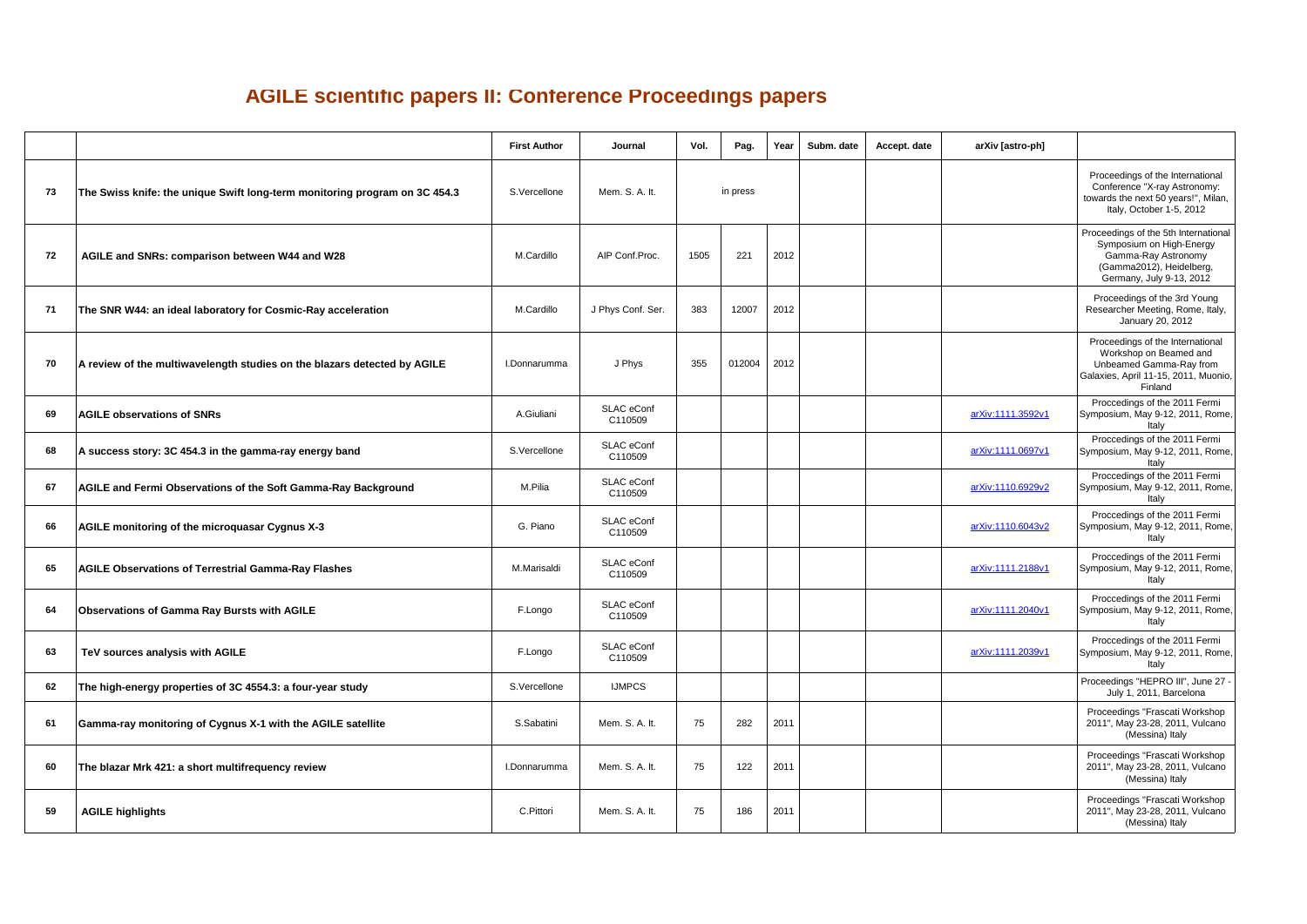| 58 | The observation of Gamma Ray Bursts with AGILE                                                                           | E. Del Monte | Mem. S. A. It.                           | 75   | 302    | 2011 |          |          |                   | Proceedings "Frascati Workshop<br>2011", May 23-28, 2011, Vulcano<br>(Messina) Italy                                                                                       |
|----|--------------------------------------------------------------------------------------------------------------------------|--------------|------------------------------------------|------|--------|------|----------|----------|-------------------|----------------------------------------------------------------------------------------------------------------------------------------------------------------------------|
| 57 | New evidence for extreme particle acceleration in microquasars                                                           | E.Striani    | Mem. S. A. It.                           | 82   | 120    | 2011 | 17/10/10 |          |                   | Proceedings of "Steady jets and<br>transient jets", April 7-10, 2010,<br>Bonn, Germany                                                                                     |
| 56 | The variable Crab Nebula                                                                                                 | M.Tavani     | AIP Conf. Proc.                          | 1381 |        | 2011 | 24/05/11 |          | arXiv:1106.0164v2 | Proceedings of the 25th Texas<br>Symposium, December 06-10,<br>2010, Heidelberg, Germany available<br>online at http://pos.sissa.it/cgi-<br>bin/reader/conf.cqi?confid=123 |
| 55 | Report of the observations of AGL J1238+0406 (Fermi-LAT J123939+044409)                                                  | L.Pacciani   | AIP Conf. Proc.                          | 1381 |        | 2011 | 15/03/11 |          |                   | Proceedings of the 25th Texas<br>Symposium, December 06-10,<br>2010, Heidelberg, Germany                                                                                   |
| 54 | AGILE observations of PSR B1509-58: a new class of highly magnetized, "soft"<br>gamma-ray pulsars?                       | M.Pilia      | AIP Conf. Proc.                          | 1381 |        | 2011 | 15/03/11 |          |                   | Proceedings of the 25th Texas<br>Symposium, December 06-10,<br>2010, Heidelberg, Germany                                                                                   |
| 53 | AGILE Observations of Variable and transient gamma-ray sources in the Galactic<br>plane, Catalog improvements            | A.Chen       | AIP Conf. Proc.                          | 1381 |        | 2011 | 15/03/11 |          |                   | Proceedings of the 25th Texas<br>Symposium, December 06-10,<br>2010, Heidelberg, Germany                                                                                   |
| 52 | Middle-aged Supernova Remnants with AGILE                                                                                | A.Giuliani   | AIP Conf. Proc.                          | 1381 |        | 2011 | 15/03/11 |          |                   | Proceedings of the 25th Texas<br>Symposium, December 06-10,<br>2010, Heidelberg, Germany                                                                                   |
| 51 | The Crazy Diamond and its siblings: do they help or not?                                                                 | S.Vercellone | AIP Conf. Proc.                          | 1381 |        | 2011 | 15/03/11 |          |                   | Proceedings of the 25th Texas<br>Symposium, December 06-10,<br>2010, Heidelberg, Germany                                                                                   |
| 50 | Multiwavelength Observations of the Gamma-ray Blazars Detected by AGILE                                                  | F.D'Ammando  | J Phys                                   | 280  | 012002 | 2011 |          |          |                   | Proceedings of the 1st Young<br>Researchers Meeting, July 21,<br>2009, Rome, Italy                                                                                         |
| 49 | Multifrequency studies of the blazars detected by AGILE                                                                  | I.Donnarumma | PoS(INTEGRAL<br>2010)008                 |      |        | 2011 | 31/01/11 |          |                   | Proceedings of the 8th INTEGRAL<br>Workshop September 27-30, 2010<br>Dublin, Ireland                                                                                       |
| 48 | A variability study of the AGILE first catalog of gamma-ray sources on 2.3 years of<br><b>AGILE pointed observations</b> | F.Verrecchia | Advances in Space<br>Research            |      |        |      | 21/01/11 |          |                   | Proceedings of the 38th COSPAR<br>Meeting, July 18-25, 2010, Bremen                                                                                                        |
| 47 | Long-term gamma-ray and multiwavelength observation of 3C 454.3                                                          | F.Longo      | Nuovo Cimento C                          |      |        |      | 23/12/10 |          |                   | Proceedings of SCINEGHE 2010,<br>Sept. 8-10. 2010, Trieste                                                                                                                 |
| 46 | <b>AGILE observation of Terrestrial Gamma-ray Flashes</b>                                                                | M.Marisaldi  | Nuovo Cimento C                          |      |        |      | 03/12/10 |          |                   | Proceedings of SCINEGHE 2010,<br>Sept. 8-10. 2010, Trieste                                                                                                                 |
| 45 | Gamma-ray blazars: the view from AGILE                                                                                   | F.D'Ammando  | Advances in Space<br>Research            | 48   | 76     | 2011 | 23/11/10 | 20/02/11 | arXiv:1102.4428v1 | Proceedings of the 38th COSPAR<br>Meeting, July 18-25, 2010, Bremen                                                                                                        |
| 44 | <b>AGILE GRBs: detections and upper limits</b>                                                                           | E.Moretti    | Proceedings of the<br>7th AGILE Workshop |      |        |      | 15/10/10 |          |                   | Proceedings of the 7th AGILE<br>Workshop, Sept 29-Oct 1, 2009,<br>Esrin, Frascati, Rome                                                                                    |
| 43 | The AGILE Multi-wavelength Program                                                                                       | S.Vercellone | Proceedings of the<br>7th AGILE Workshop |      |        |      | 15/09/10 |          |                   | Proceedings of the 7th AGILE<br>Workshop, Sept 29-Oct 1, 2009,<br>Esrin, Frascati, Rome                                                                                    |
| 42 | The GeV-TeV connection: Mrk 421, W Comae and PG 1553+113                                                                 | I.Donnarumma | Proceedings of the<br>7th AGILE Workshop |      |        |      | 05/03/10 |          |                   | Proceedings of the 7th AGILE<br>Workshop, Sept 29-Oct 1, 2009,<br>Esrin, Frascati, Rome                                                                                    |
| 41 | The AGILE Science Alert System (ASAS)                                                                                    | M.Trifoglio  | Proceedings of the<br>7th AGILE Workshop |      |        |      | 15/02/10 |          |                   | Proceedings of the 7th AGILE<br>Workshop, Sept 29-Oct 1, 2009,<br>Esrin, Frascati, Rome                                                                                    |
| 40 | Observations of Gamma-Ray Pulsars with AGILE                                                                             | A.Pellizzoni | Proceedings of the<br>7th AGILE Workshop |      |        |      | 29/01/10 |          |                   | Proceedings of the 7th AGILE<br>Workshop, Sept 29-Oct 1, 2009,<br>Esrin, Frascati, Rome                                                                                    |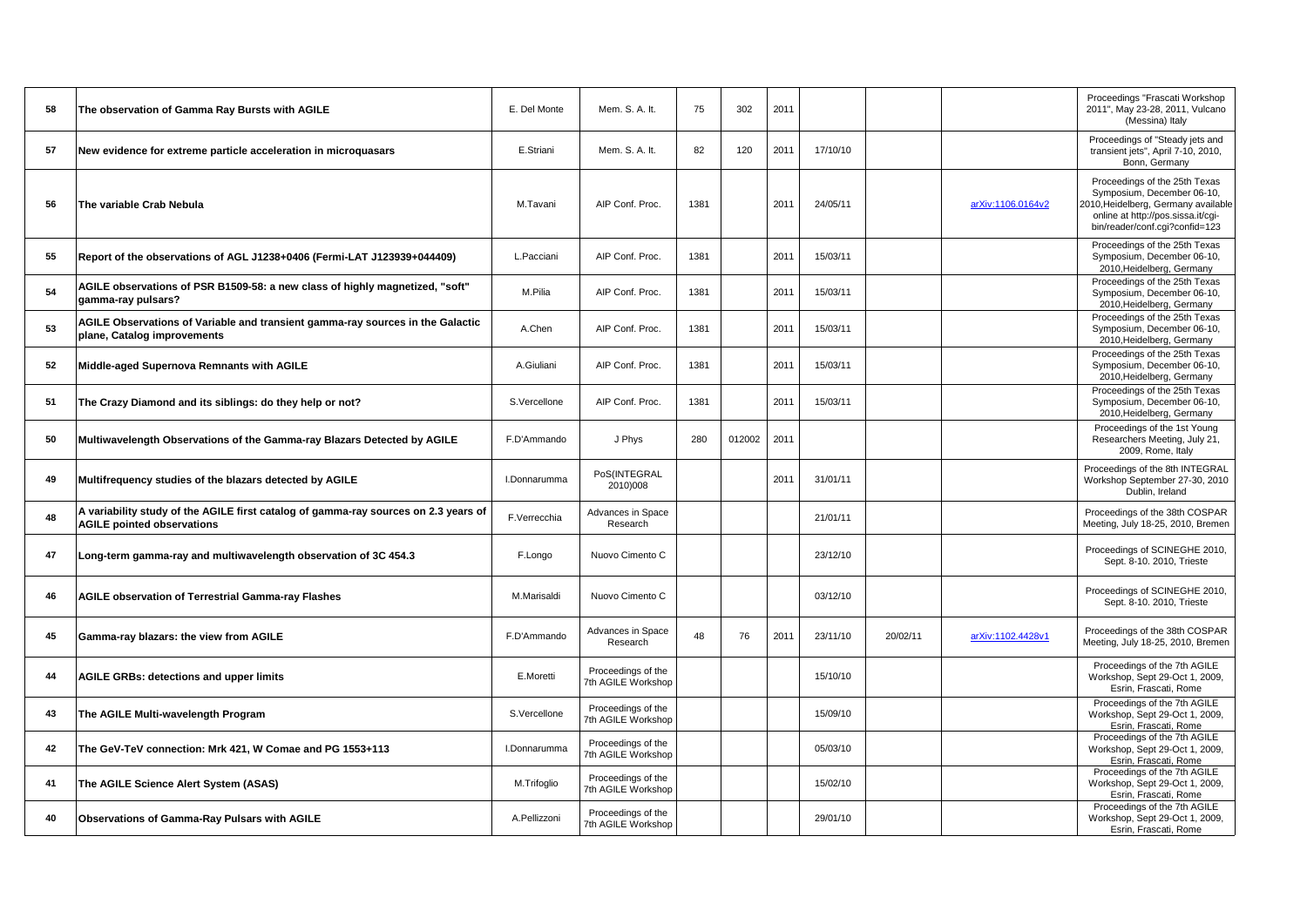| 39 | <b>AGILE and Terrestrial Gamma-Ray Flashes</b>                               | M.Marisaldi  | Proceedings of the<br>7th AGILE Workshop            |      |     |      | 25/01/10 |                   | Proceedings of the 7th AGILE<br>Workshop, Sept 29-Oct 1, 2009,<br>Esrin, Frascati, Rome                                                                      |
|----|------------------------------------------------------------------------------|--------------|-----------------------------------------------------|------|-----|------|----------|-------------------|--------------------------------------------------------------------------------------------------------------------------------------------------------------|
| 38 | The remarkable short GRB 090510                                              | F.Fuschino   | Proceedings of the<br>7th AGILE Workshop            |      |     |      | 25/01/10 |                   | Proceedings of the 7th AGILE<br>Workshop, Sept 29-Oct 1, 2009,<br>Esrin, Frascati, Rome                                                                      |
| 37 | Colliding Wind Binaries with AGILE: the Case of the Carina Region            | S.Sabatini   | Proceedings of the<br>7th AGILE Workshop            |      |     |      | 15/01/10 |                   | Proceedings of the 7th AGILE<br>Workshop, Sept 29-Oct 1, 2009,<br>Esrin, Frascati, Rome                                                                      |
| 36 | Multiwavelength observations of the powerful gamma-ray blazar PKS 1510-089   | F.D'Ammando  | Proceedings of the<br>7th AGILE Workshop            |      |     |      | 15/01/10 |                   | Proceedings of the 7th AGILE<br>Workshop, Sept 29-Oct 1, 2009,<br>Esrin, Frascati, Rome                                                                      |
| 35 | High power from the remarkable BL Lac S5 0716+714                            | V.Vittorini  | Proceedings of the<br>7th AGILE Workshop            |      |     |      | 14/01/10 |                   | Proceedings of the 7th AGILE<br>Workshop, Sept 29-Oct 1, 2009,<br>Esrin, Frascati, Rome                                                                      |
| 34 | The AGILE Mission: the first 2 years                                         | M.Tavani     | PoS(extremesky2009<br>)021                          |      |     | 2009 | 15/02/10 |                   | Proceedings of Integral Workshop<br>"The Extreme Sky: Sampling the<br>Universe above 10 KeV" October 13-<br>17, 2009 Otranto, Italy                          |
| 33 | Gamma-Ray Astrophysics and Terrestrial Physics with the AGILE Mission        | M.Tavani     | Proceedings of ICRC<br>2009                         |      |     |      | 09/12/09 |                   | Proceedings of 31st ICRC July 7-<br>15, 2009 Lodz, Poland                                                                                                    |
| 32 | Multiwavelength campaigns on the flaring gamma-ray blazars detected by AGILE | L.Pacciani   | AIP Conf. Ser.                                      | 1248 | 487 | 2010 | 02/12/09 |                   | Proceedings of X-Ray Astronomy<br>2009, September 7-11, 2009<br>Bologna Italy                                                                                |
| 31 | Multiwavelength campaigns on the flaring gamma-ray blazars detected by AGILE | F.D'Ammando  | AIP Conf. Ser.                                      | 1248 | 415 | 2010 |          |                   | Proceedings of X-Ray Astronomy<br>2009, September 7-11, 2009<br>Bologna Italy                                                                                |
| 30 | Not only once: the amazing gamma-ray activity of the blazar PKS 1510-089     | F.D'Ammando  | ASP Conf. Series                                    | 427  | 271 | 2010 | 06/10/09 | arXiv:0910.0966v1 | Proceedings of "Accretion and<br>ejection in AGN: a global view" June<br>22-26, 2009 Como Italy                                                              |
| 29 | Gamma-ray galactic diffuse emission and SNR studies by AGILE                 | A.Giuliani   | Proceedings of ICRC<br>2009                         |      |     |      |          |                   | Proceedings of 31st ICRC July 7-15,<br>2009 Lodz Poland                                                                                                      |
| 28 | Agile detection of three extragalactic sources                               | L.Pacciani   | ASP Conf. Series                                    | 427  | 300 | 2010 |          |                   | Proceedings of "Accretion and<br>ejection in AGN: a global view" June<br>22-26, 2009 Como Italy                                                              |
| 27 | Long-term gamma-ray and multiwavelength observation of 3C 454.3              | S.Vercellone | ASP Conf. Series                                    | 427  | 257 | 2010 | 28/10/09 | arXiv:0910.5325v1 | Proceedings of "Accretion and<br>ejection in AGN: a global view" June<br>22-26, 2009 Como Italy                                                              |
| 26 | The June 2008 Flare of Markarian 421 from Optical to TeV Energies            | I.Donnarumma | ASP Conf. Series                                    | 427  | 295 | 2010 |          |                   | Proceedings of "Accretion and<br>ejection in AGN: a global view" June<br>22-26, 2009 Como Italy                                                              |
| 25 | Multiwavelength behavior of blazars in the Agile era                         | S.Vercellone | Mem. S. A. It.                                      | 81   | 248 | 2010 | 28/10/09 | arXiv:0910.5328v1 | Proceedings of Frascati Worshop<br>2009 "Multifrequency behaviour of<br>high energy cosmic sources" May<br>25-30, 2009 Vulcano, Italy                        |
| 24 | Simultaneous multi-frequency observations of PG 1553+113                     | E.Pian       | Proceedings of ICRC<br>2009                         |      |     |      | 04/07/09 | arXiv:0907.0740v2 | Proceedings of 31st ICRC 2009 July<br>7-15, 2009 Lodz, Poland                                                                                                |
| 23 | <b>AGILE and blazar studies</b>                                              | M.Marisaldi  | Proceedings of ICRC<br>2009                         |      |     |      | 08/06/09 | arXiv:0906.1451v1 | Proceedings of 31st ICRC 2009 July<br>7-15, 2009 Lodz, Poland                                                                                                |
| 22 | Blazars: the gamma-ray view of AGILE                                         | F.D'Ammando  | Proceedings of the<br>44th Rencontres de<br>Moriond |      |     |      | 03/05/09 | arXiv:0905.0253v1 | Proceedings of the 44th Rencontres<br>de Moriond February 1-8, 2009 La<br>Thuile, Italy                                                                      |
| 21 | X-ray and Gamma-ray Astronomy - The AGILE View                               | M.Feroci     | Mem. S. A. It.                                      | 75   | 282 | 2009 |          |                   | Proccedings of the LIII Congresso<br>della Società Astronomica Italiana<br>(SAIt) "L'Universo quattro secoli<br>dopo Galileo", Pisa, Italy, May 4-8,<br>2009 |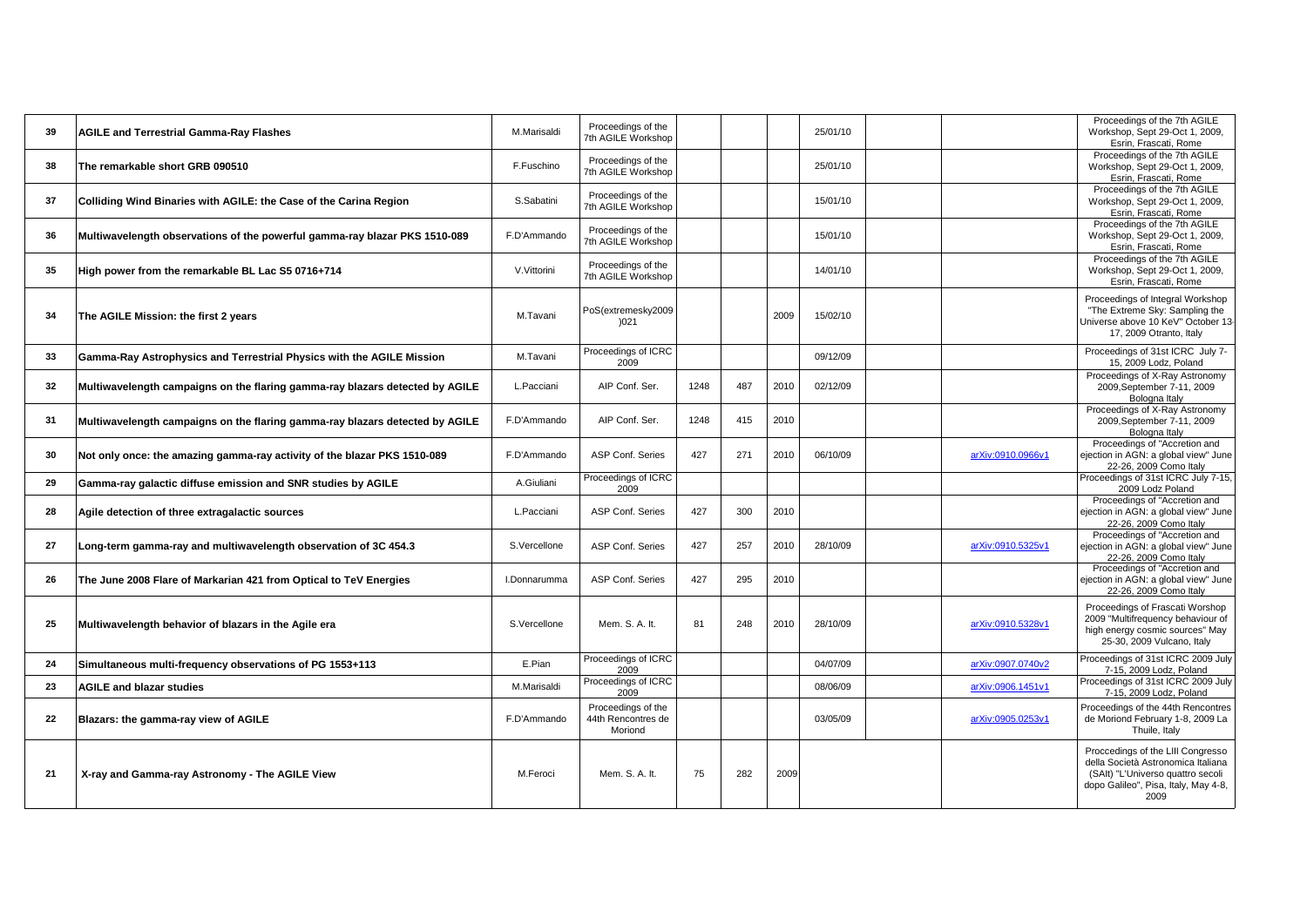| 20 | The Mini-Calorimeter on-board AGILE: the first year in space                                                | M.Marisaldi   | J. Phys. Conf. Ser.     | 160  | 012040 | 2009 |          | Proceedings of CALOR 2008 May<br>26-30, 2008 Pavia                                                                                                                                      |
|----|-------------------------------------------------------------------------------------------------------------|---------------|-------------------------|------|--------|------|----------|-----------------------------------------------------------------------------------------------------------------------------------------------------------------------------------------|
| 19 | <b>SuperAGILE Data Processing Services</b>                                                                  | F.Lazzarotto  | <b>ASP Conf. Series</b> | 411  | 434    | 2009 |          | Proceedings of the 18th<br><b>Astronomical Data Analysis</b><br>Software and Systems Conference,<br>Quebec City, Canada, November 2-<br>5,2008                                          |
| 18 | Observations of Spin-Powered Pulsars with the AGILE gamma-ray telescope                                     | A.Pellizzoni  | AIP Conf. Ser.          | 1085 | 207    | 2008 | 24/12/08 | Proceedings of the 4th International<br>Meeting on High Energy Gamma-<br>Ray Astronomy July 7-11, 2008<br>Heidelberg, Germany                                                           |
| 17 | AGILE and GLAST: New opportunities for GeV astronomy                                                        | M.Tavani      | PoS(Integral08)008      |      | 8      | 2008 |          | Proceedings of the 7th Integral<br>Workshop Sept. 8-11, 2008<br>Copehhagen, Denmark online at<br>http://pos.sissa.it                                                                    |
| 16 | Observing Compact Galactic Sources in X- and gamma-rays with AGILE                                          | E.Del Monte   | PoS(Integral08)122      |      | 122    | 2008 |          | Proceedings of the 7th Integral<br>Workshop Sept. 8-11, 2008<br>Copehhagen, Denmark online at<br>http://pos.sissa.it                                                                    |
| 15 | Joint INTEGRAL and AGILE observations of FSRQs                                                              | I.Donnarumma  | PoS(Integral08)060      |      | 60     | 2008 | 11/09/08 | Proceedings of the 7th Integral<br>Workshop Sept. 8-11, 2008<br>Copehhagen, Denmark online at<br>http://pos.sissa.it                                                                    |
| 14 | In-flight performance of the AGILE Mini-Calorimeter and its Gamma-Ray Burst<br>detection capabilities       | M.Marisaldi   | Proc. of SPIE           | 7011 | 70111P | 2008 |          | Proccedings of SPIE 2008,<br>Marseille, France, June 23-28, 2008                                                                                                                        |
| 13 | SuperAGILE: one year after launch                                                                           | F.Feroci      | Proc. of SPIE           | 7011 | 701110 | 2008 |          | Proccedings of SPIE 2008,<br>Marseille, France, June 23-28, 2008                                                                                                                        |
| 12 | The MGSE software for the on-ground gamma-ray calibration of the AGILE<br>payload                           | F.Gianotti    | Proc. of SPIE           | 7011 | 70113D | 2008 |          | Proccedings of SPIE 2008,<br>Marseille, France, June 23-28, 2008                                                                                                                        |
| 11 | The AIV quick look and health monitoring system of the AGILE payload                                        | A.Bulgarelli  | Proc. of SPIE           | 7011 | 70113C | 2008 |          | Proccedings of SPIE 2008,<br>Marseille, France, June 23-28, 2008                                                                                                                        |
| 10 | Architecture and performances of the AGILE Telemetry Pre-Processing System<br>(TMPPS)                       | M.Trifoglio   | Proc. of SPIE           | 7011 | 70113E | 2008 |          | Proccedings of SPIE 2008,<br>Marseille, France, June 23-28, 2008                                                                                                                        |
| 9  | Calibrating and optimizing the imaging of the SuperAGILE experiment                                         | Y.Evangelista | Proc. of SPIE           | 7011 | 70113B | 2008 |          | Proccedings of SPIE 2008,<br>Marseille, France, June 23-28, 2008                                                                                                                        |
| 8  | AGILE detection of variable gamma-ray activity from the blazar S5 0716+714<br>during September-October 2007 | F.D'Ammando   | PoS(BLAZARS2008)<br>033 |      | 33     | 2008 | 27/08/08 | Proceedings of the Workshop on<br>Blazar Variability across the<br>arXiv:0808.3673<br>Electromagnetic Spectrum April 22-<br>25, 2008 Palaiseau, France online at<br>http://pos.sissa.it |